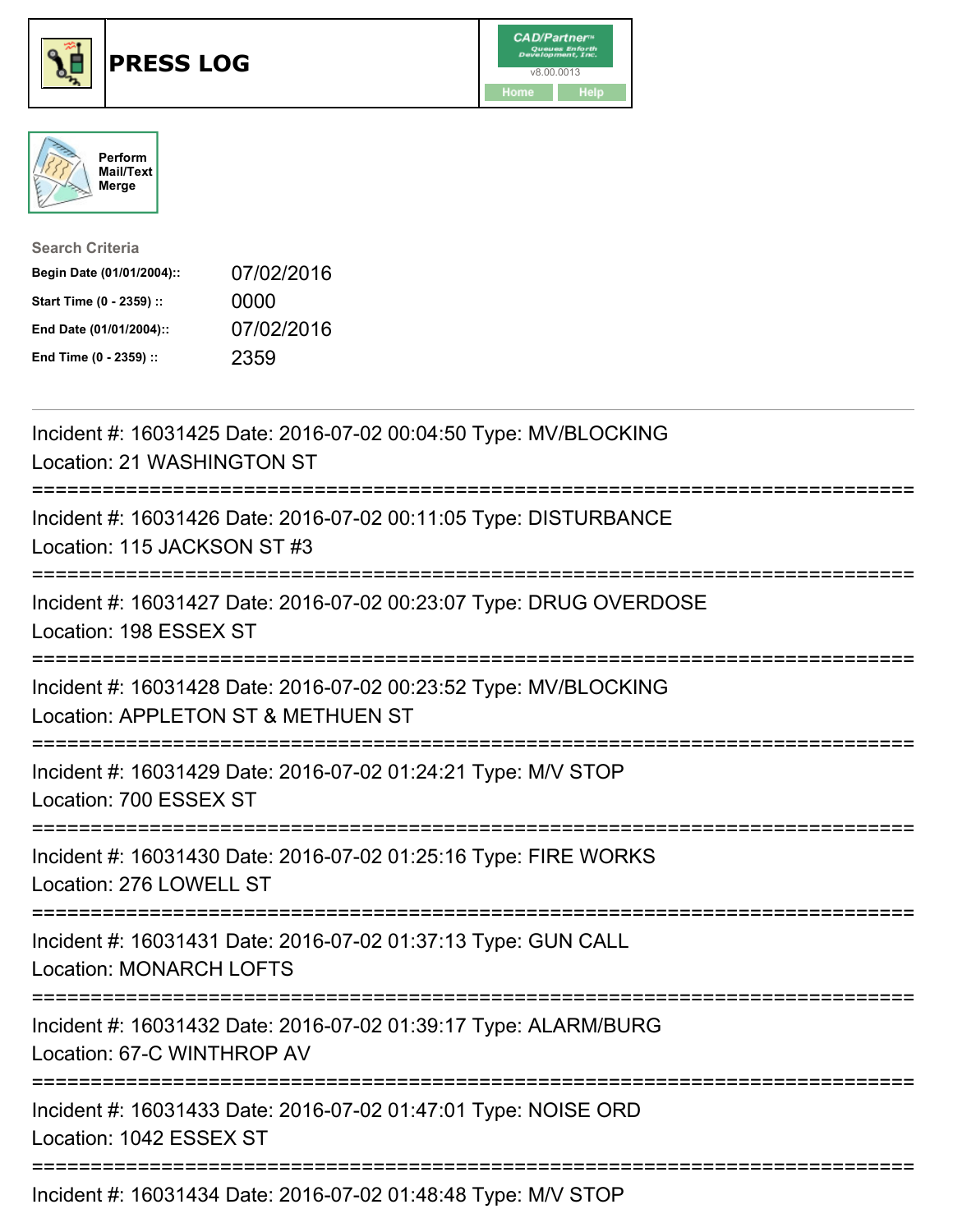Location: BROADWAY & CROSS ST =========================================================================== Incident #: 16031435 Date: 2016-07-02 01:49:42 Type: BUILDING CHK Location: SAM'S FOOD STORE / 389 BROADWAY =========================================================================== Incident #: 16031436 Date: 2016-07-02 01:55:14 Type: M/V STOP Location: CHANDLER ST & WATER ST =========================================================================== Incident #: 16031437 Date: 2016-07-02 01:58:22 Type: TOW OF M/V Location: TRESPASS / 111 LOWELL ST =========================================================================== Incident #: 16031438 Date: 2016-07-02 02:02:58 Type: M/V STOP Location: AMESBURY ST & ESSEX ST =========================================================================== Incident #: 16031439 Date: 2016-07-02 02:17:09 Type: AUTO ACC/NO PI Location: MALAYA'S / 2 NEWBURY ST =========================================================================== Incident #: 16031440 Date: 2016-07-02 02:21:51 Type: DISTURBANCE Location: 39 SALEM ST FL 1ST =========================================================================== Incident #: 16031441 Date: 2016-07-02 02:25:42 Type: ROBBERY PAST Location: 58 S BROADWAY =========================================================================== Incident #: 16031442 Date: 2016-07-02 02:44:59 Type: FIGHT Location: JACKSON CT & JACKSON ST =========================================================================== Incident #: 16031443 Date: 2016-07-02 02:58:11 Type: M/V STOP Location: KID START INC. / 444 CANAL ST =========================================================================== Incident #: 16031444 Date: 2016-07-02 03:07:46 Type: NOISE ORD Location: 1 FLORENCE CT =========================================================================== Incident #: 16031446 Date: 2016-07-02 03:09:07 Type: LOUD NOISE Location: 18 FLORENCE ST =========================================================================== Incident #: 16031445 Date: 2016-07-02 03:09:11 Type: ALARM/BURG Location: 576 HAVERHILL ST =========================================================================== Incident #: 16031447 Date: 2016-07-02 03:18:29 Type: M/V STOP Location: AMES ST & LOWELL ST =========================================================================== Incident #: 16031448 Date: 2016-07-02 03:20:57 Type: BUILDING CHK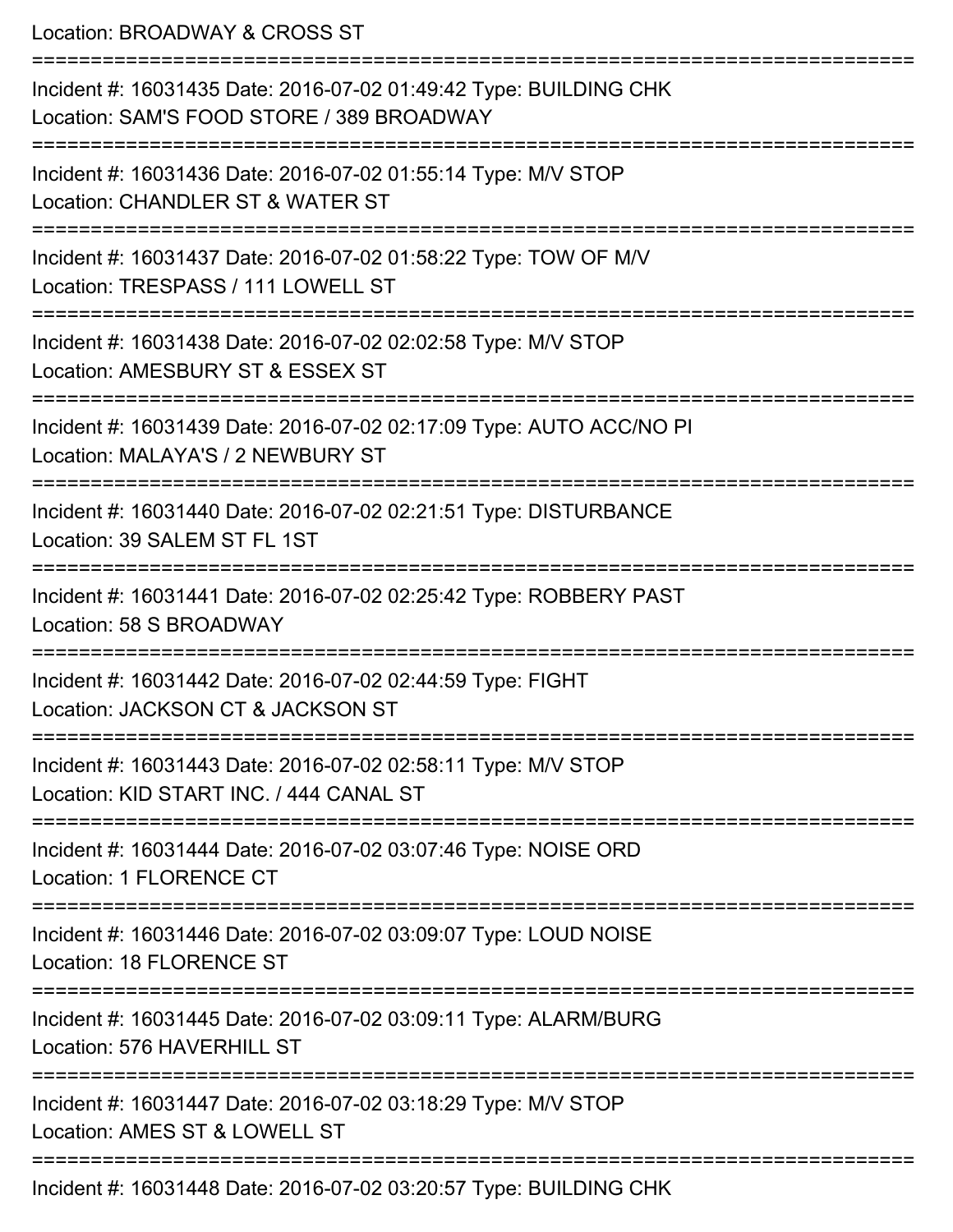| Incident #: 16031449 Date: 2016-07-02 03:50:19 Type: TOW OF M/V<br>Location: TRESPASS / 45 CAMELLA TEOLI WY |
|-------------------------------------------------------------------------------------------------------------|
| Incident #: 16031451 Date: 2016-07-02 04:03:52 Type: LARCENY/PAST<br><b>Location: PEMBERTON WY</b>          |
| Incident #: 16031450 Date: 2016-07-02 04:03:57 Type: M/V STOP<br>Location: 89 BROOKFIELD ST                 |
| Incident #: 16031452 Date: 2016-07-02 04:10:16 Type: M/V STOP<br>Location: 63 BROOKFIELD ST                 |
| Incident #: 16031453 Date: 2016-07-02 04:14:59 Type: M/V STOP<br>Location: ADAMS ST & BEACON ST             |
| Incident #: 16031454 Date: 2016-07-02 04:15:21 Type: NOISE ORD<br>Location: 122 MYRTLE ST FL 1ST            |
| Incident #: 16031455 Date: 2016-07-02 04:19:07 Type: ALARM/BURG<br>Location: 525 ESSEX ST                   |
| Incident #: 16031456 Date: 2016-07-02 04:19:56 Type: M/V STOP<br>Location: BOWDOIN ST & BROOKFIELD ST       |
| Incident #: 16031457 Date: 2016-07-02 04:29:15 Type: NOISE ORD<br>Location: 18 FLORENCE ST                  |
| Incident #: 16031458 Date: 2016-07-02 04:38:33 Type: DISTURBANCE<br>Location: MANCHESTER ST & WASHINGTON ST |
| Incident #: 16031459 Date: 2016-07-02 05:10:22 Type: FIGHT<br>Location: 18 FLORENCE ST                      |
| Incident #: 16031460 Date: 2016-07-02 05:25:05 Type: A&B PAST<br>Location: DENNYS / 160 WINTHROP AV         |
| Incident #: 16031461 Date: 2016-07-02 05:53:22 Type: AUTO ACC/NO PI<br>Location: 390 S UNION ST             |
| Incident #: 16031462 Date: 2016-07-02 05:58:06 Type: DISORDERLY                                             |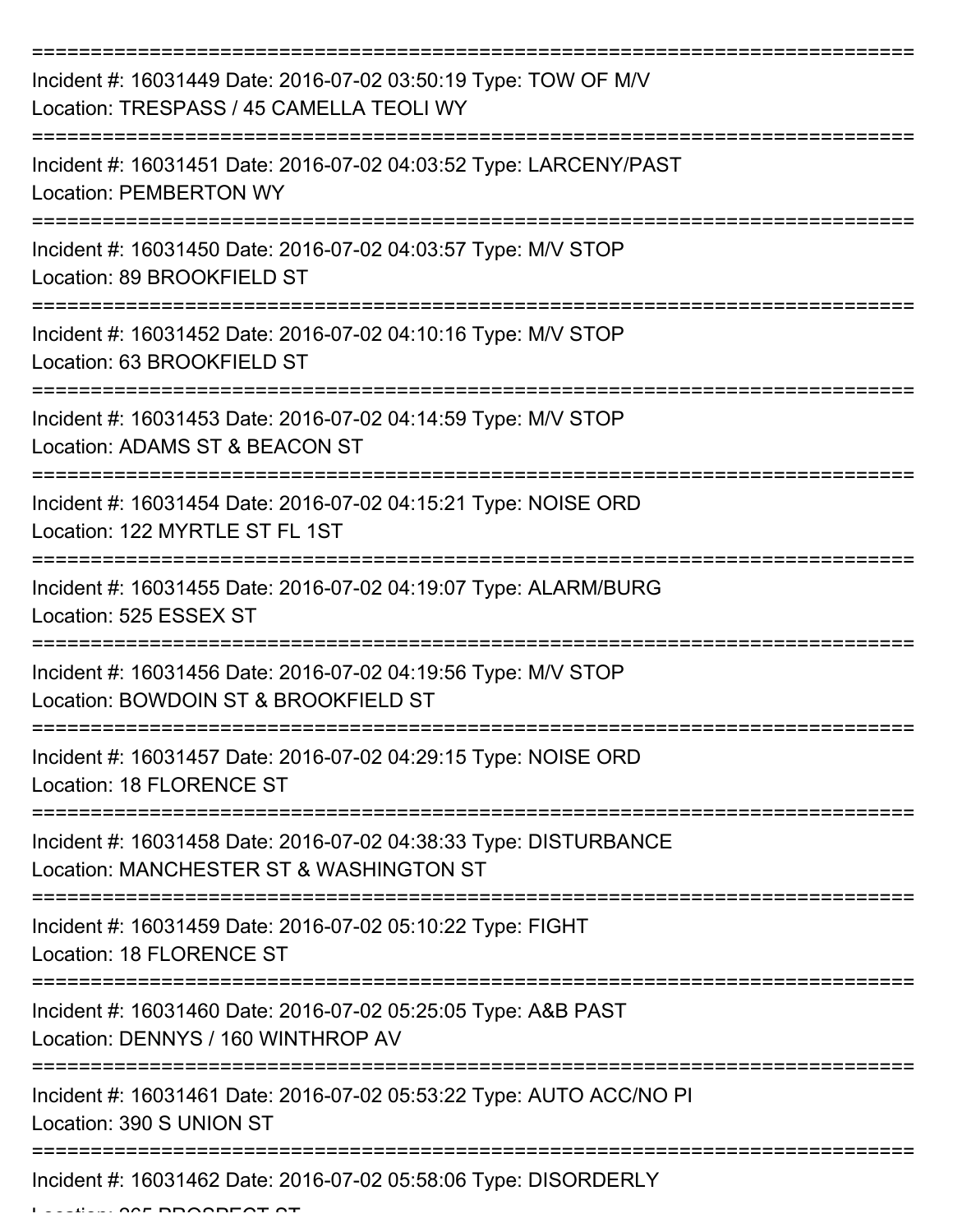| Incident #: 16031463 Date: 2016-07-02 05:58:43 Type: DISTURBANCE<br>Location: 67 FRANKLIN ST                               |
|----------------------------------------------------------------------------------------------------------------------------|
| Incident #: 16031464 Date: 2016-07-02 06:08:22 Type: A&B PAST<br>Location: 40 UNION ST #1                                  |
| Incident #: 16031465 Date: 2016-07-02 06:20:34 Type: UNWANTEDGUEST<br>Location: MCDONALDS / 50 BROADWAY                    |
| Incident #: 16031466 Date: 2016-07-02 06:37:45 Type: INVEST CONT<br>Location: 134 NEWBURY ST                               |
| Incident #: 16031467 Date: 2016-07-02 06:40:49 Type: PARK & WALK<br>Location: 0 BROADWAY<br>============================== |
| Incident #: 16031468 Date: 2016-07-02 07:36:16 Type: LOUD NOISE<br>Location: 122 MYRTLE ST                                 |
| Incident #: 16031469 Date: 2016-07-02 08:16:49 Type: ALARMS<br>Location: AMES ST. STATION / null                           |
| Incident #: 16031470 Date: 2016-07-02 08:47:59 Type: TOW/REPOSSED<br>Location: 18 CAMDEN ST                                |
| Incident #: 16031471 Date: 2016-07-02 08:58:03 Type: HIT & RUN M/V<br>Location: 113 BERKELEY ST                            |
| Incident #: 16031472 Date: 2016-07-02 09:27:27 Type: GENERAL SERV<br>Location: 400 HIGH ST                                 |
| Incident #: 16031473 Date: 2016-07-02 09:35:41 Type: FRAUD<br>Location: 23 PILGRIM RD                                      |
| Incident #: 16031474 Date: 2016-07-02 09:55:00 Type: DRUG VIO<br>Location: JB LOUNGE / 151 S UNION ST                      |
| Incident #: 16031475 Date: 2016-07-02 09:57:30 Type: ALARM/BURG<br>Location: KEY POLYMER / 17 SHEPARD ST                   |
| Incident #: 16031476 Date: 2016-07-02 10:09:22 Type: HIT & RUN M/V                                                         |

Location: 22 CLIMMED CT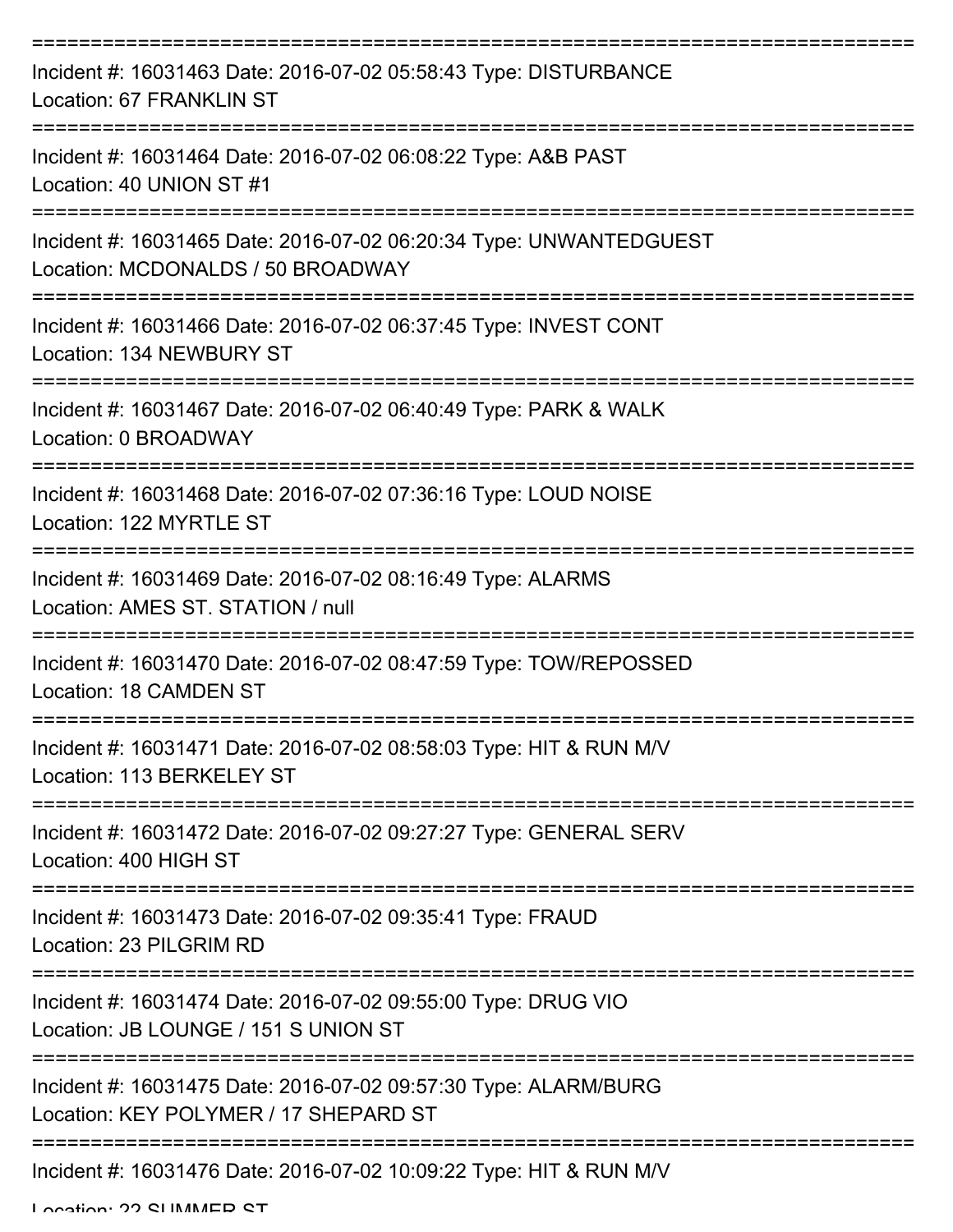| Incident #: 16031477 Date: 2016-07-02 10:15:49 Type: NOTIFICATION<br>Location: 83 OREGON AV                                         |
|-------------------------------------------------------------------------------------------------------------------------------------|
| Incident #: 16031478 Date: 2016-07-02 10:21:19 Type: A&B PAST<br>Location: 23 BODWELL ST FL 2NDFL                                   |
| Incident #: 16031479 Date: 2016-07-02 10:30:42 Type: STOL/MV/PAS<br>Location: 17 ALMA ST #2                                         |
| Incident #: 16031480 Date: 2016-07-02 10:39:48 Type: SUS PERS/MV<br>Location: RIVERFRONT PARK / EVERETT                             |
| Incident #: 16031481 Date: 2016-07-02 10:47:24 Type: SPECIAL CHECK<br>Location: GEISLER STATE POOL / 50 HIGH ST                     |
| Incident #: 16031482 Date: 2016-07-02 10:51:07 Type: SUICIDE ATTEMPT<br>Location: 12 ACTON ST                                       |
| Incident #: 16031483 Date: 2016-07-02 10:52:25 Type: MISSING PERS<br>Location: 4 ALDON CT                                           |
| Incident #: 16031484 Date: 2016-07-02 11:13:55 Type: UNWANTEDGUEST<br>Location: 110 CROSS ST #2                                     |
| Incident #: 16031485 Date: 2016-07-02 11:29:39 Type: M/V STOP<br>Location: MAPLE ST & WHITE ST                                      |
| Incident #: 16031486 Date: 2016-07-02 11:35:37 Type: SUS PERS/MV<br>Location: 9 CEDAR ST                                            |
| Incident #: 16031487 Date: 2016-07-02 11:54:12 Type: ALARM/BURG<br>Location: HEALTH AND HUMAN SERVICES / 280 MERRRIMACK ST FL 2NDFL |
| Incident #: 16031488 Date: 2016-07-02 12:08:14 Type: SHOPLIFTING<br>Location: MARSHALLS / 73 WINTHROP AV                            |
| Incident #: 16031489 Date: 2016-07-02 12:17:01 Type: UNKNOWN PROB<br>Location: 5 EUTAW ST FL 2NDFL                                  |
| Incident #: 16031490 Date: 2016-07-02 12:21:31 Type: SUS PERS/MV<br>Location: 146 E HAVERHILL ST                                    |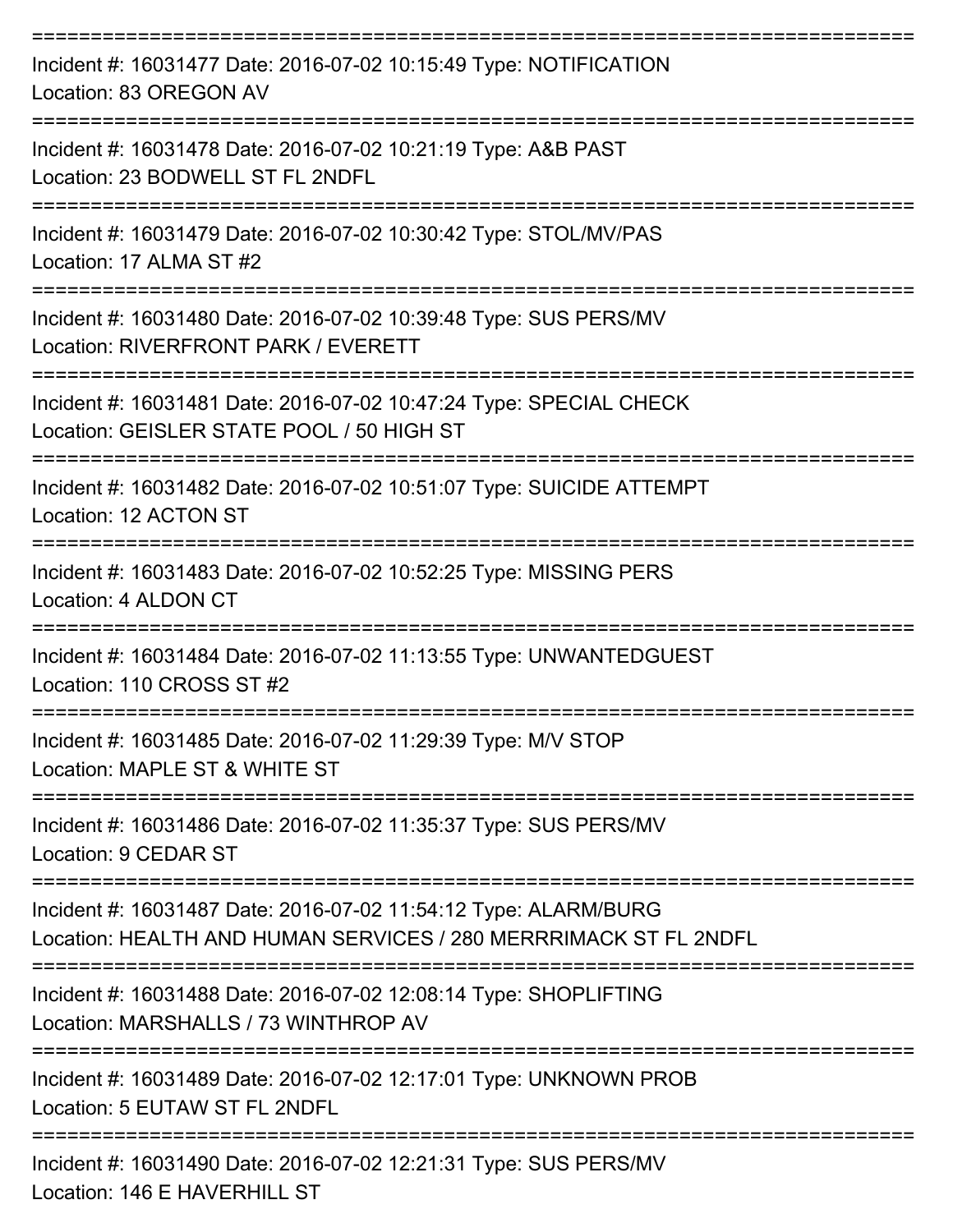| Incident #: 16031491 Date: 2016-07-02 12:28:46 Type: M/V STOP<br>Location: CHESTNUT ST & LAWRENCE ST                                                       |
|------------------------------------------------------------------------------------------------------------------------------------------------------------|
| :===============================<br>Incident #: 16031492 Date: 2016-07-02 12:30:32 Type: B&E/PAST<br>Location: 309 E HAVERHILL ST FL 3RDFL                 |
| Incident #: 16031493 Date: 2016-07-02 12:31:49 Type: RECOV/STOL/MV<br>Location: 114 HIGH ST<br>==========================<br>----------------------------- |
| Incident #: 16031494 Date: 2016-07-02 12:32:35 Type: MEDIC SUPPORT<br>Location: DENNYS / 160 WINTHROP AV                                                   |
| Incident #: 16031495 Date: 2016-07-02 12:45:34 Type: MEDIC SUPPORT<br>Location: 16 FAIRMONT ST                                                             |
| Incident #: 16031498 Date: 2016-07-02 13:27:08 Type: 209A/VIOLATION<br>Location: 326 LOWELL ST                                                             |
| Incident #: 16031496 Date: 2016-07-02 13:27:41 Type: M/V STOP<br>Location: ANDOVER ST & BLANCHARD ST                                                       |
| Incident #: 16031497 Date: 2016-07-02 13:29:47 Type: SPECIAL CHECK<br>Location: GEISLER STATE POOL / 50 HIGH ST                                            |
| Incident #: 16031499 Date: 2016-07-02 13:57:33 Type: ALARM/BURG<br>Location: PALMA RESIDENCE / 517 HAVERHILL ST #1                                         |
| Incident #: 16031501 Date: 2016-07-02 13:58:08 Type: HARASSMENT<br>Location: 38 NORRIS ST                                                                  |
| Incident #: 16031500 Date: 2016-07-02 14:00:51 Type: DISTURBANCE<br>Location: CONTRA BARBER SHOP / 433 BROADWAY                                            |
| Incident #: 16031502 Date: 2016-07-02 14:03:14 Type: M/V STOP<br>Location: CAMBRIDGE ST & WINTHROP AV                                                      |
| Incident #: 16031503 Date: 2016-07-02 14:22:53 Type: M/V STOP<br>Location: LENOX ST & S BROADWAY                                                           |
| Incident #: 16031504 Date: 2016-07-02 14:29:11 Type: MAL DAMAGE<br>Location: 36 SUMMER ST                                                                  |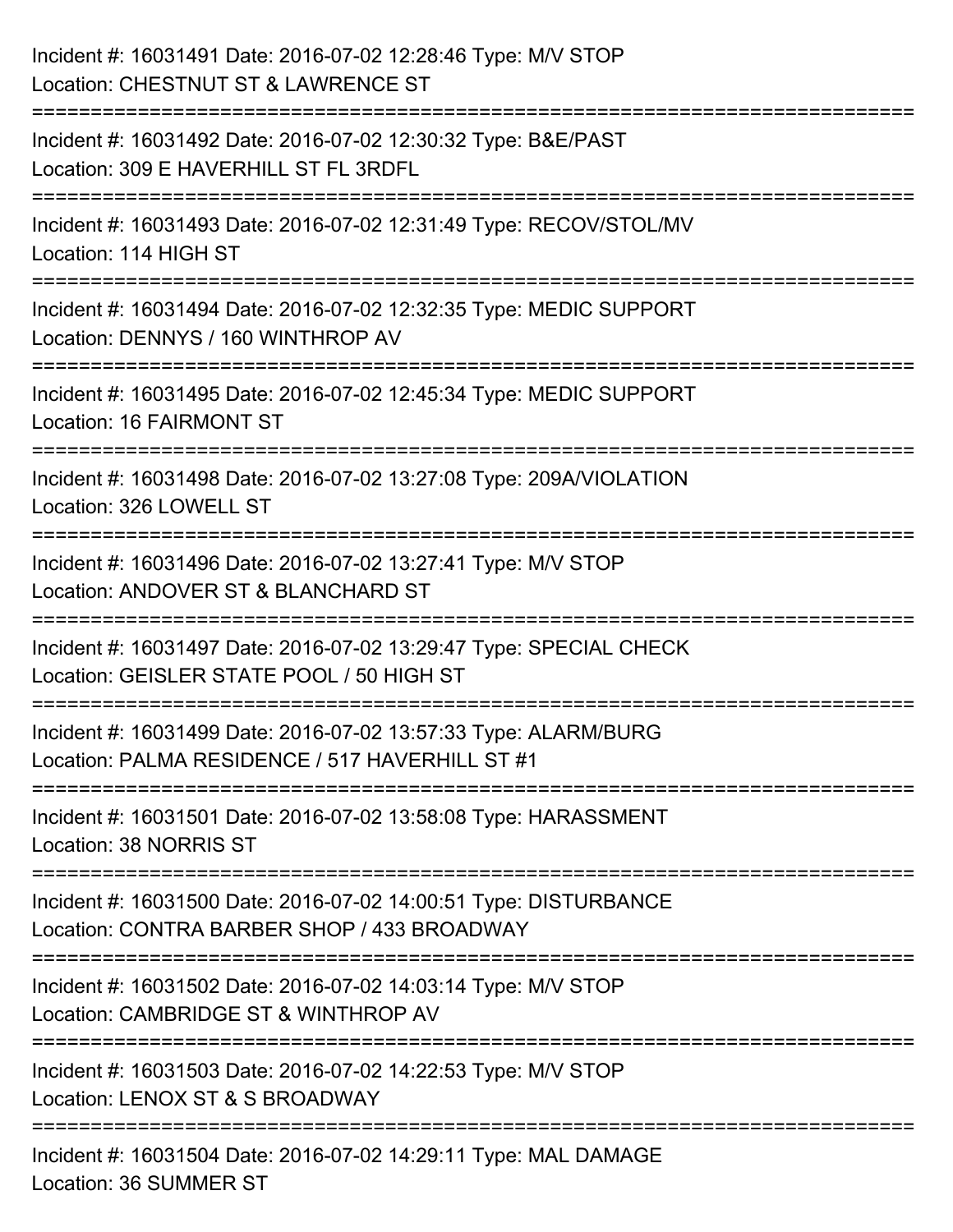| Incident #: 16031505 Date: 2016-07-02 14:30:17 Type: M/V STOP<br>Location: BROADWAY & MANCHESTER ST                                         |
|---------------------------------------------------------------------------------------------------------------------------------------------|
| Incident #: 16031506 Date: 2016-07-02 14:39:40 Type: M/V STOP<br>Location: 205 BROADWAY                                                     |
| Incident #: 16031507 Date: 2016-07-02 14:42:37 Type: DISTURBANCE<br>Location: HIGGINS STATE POOL / 180 CRAWFORD ST<br>===================== |
| Incident #: 16031508 Date: 2016-07-02 14:48:30 Type: M/V STOP<br>Location: APPLETON ST & ESSEX ST                                           |
| Incident #: 16031509 Date: 2016-07-02 14:50:59 Type: M/V STOP<br>Location: 205 BROADWAY<br>:===============================                 |
| Incident #: 16031510 Date: 2016-07-02 14:58:22 Type: NOISE ORD<br>Location: 9 BOXFORD ST                                                    |
| Incident #: 16031512 Date: 2016-07-02 15:09:14 Type: SUS PERS/MV<br>Location: 120 MYRTLE ST                                                 |
| Incident #: 16031511 Date: 2016-07-02 15:09:46 Type: M/V STOP<br>Location: 133 LAWRENCE ST                                                  |
| Incident #: 16031513 Date: 2016-07-02 15:13:42 Type: AUTO ACC/NO PI<br>Location: FOSTER ST & SPRINGFIELD ST                                 |
| Incident #: 16031514 Date: 2016-07-02 15:13:50 Type: AUTO ACC/NO PI<br>Location: BURGER KING / 187 BROADWAY                                 |
| Incident #: 16031515 Date: 2016-07-02 15:30:59 Type: M/V STOP<br>Location: BROADWAY & TREMONT ST                                            |
| Incident #: 16031516 Date: 2016-07-02 15:52:17 Type: SUS PERS/MV<br>Location: BAILEY ST & PHILLIPS ST                                       |
| Incident #: 16031517 Date: 2016-07-02 15:54:14 Type: NOISE ORD<br>Location: 57 NESMITH ST                                                   |
| Incident #: 16031519 Date: 2016-07-02 15:57:43 Type: STOLEN PROP<br>Location: 297 LOWELL ST FL 1ST                                          |

===========================================================================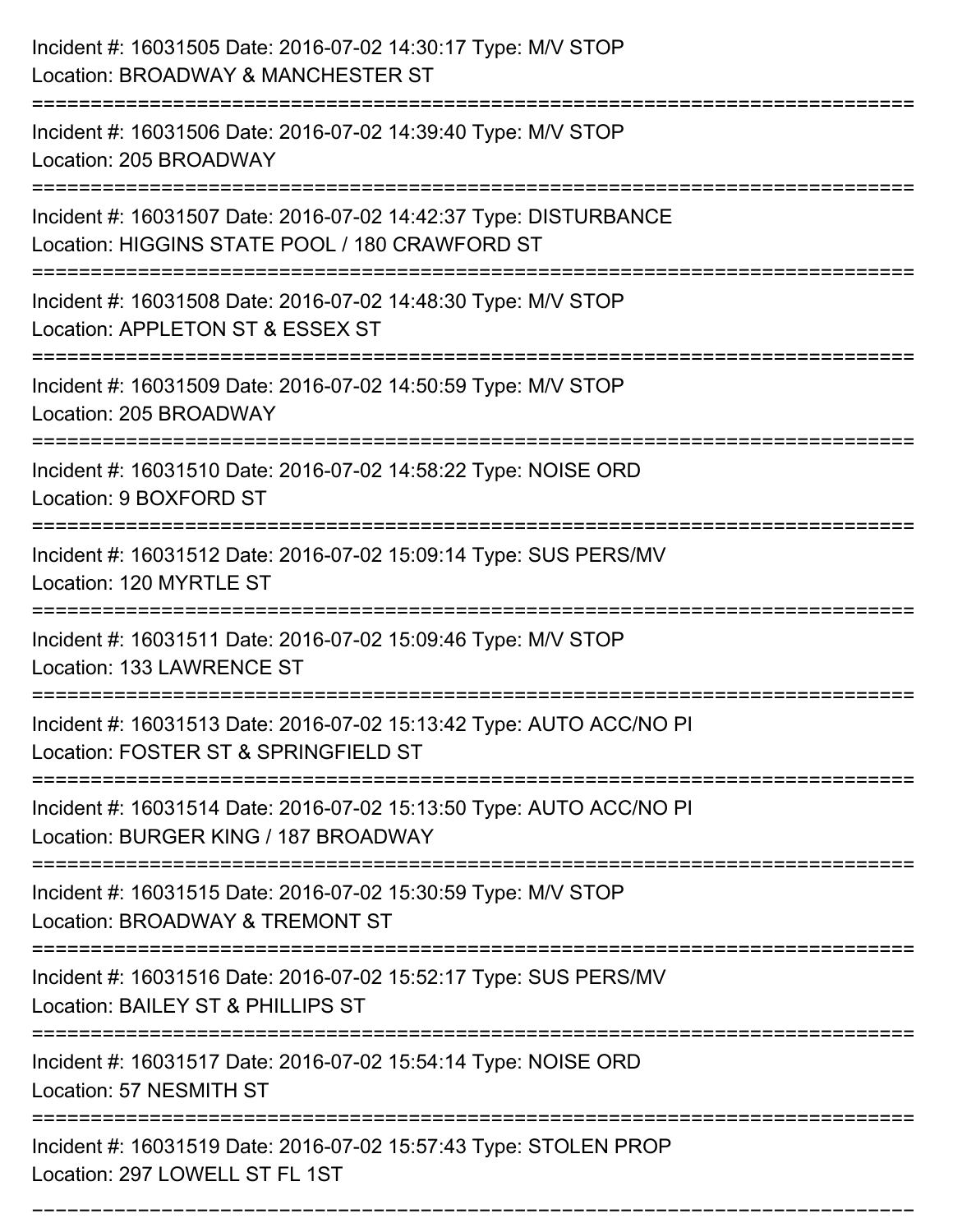| Incident #: 16031518 Date: 2016-07-02 16:01:07 Type: M/V STOP<br>Location: BROADWAY & CONCORD ST                                              |
|-----------------------------------------------------------------------------------------------------------------------------------------------|
| Incident #: 16031520 Date: 2016-07-02 16:06:36 Type: M/V STOP<br>Location: 40 WINTHROP AV                                                     |
| Incident #: 16031521 Date: 2016-07-02 16:21:04 Type: DRUG OVERDOSE<br>Location: 12 DORCHESTER ST FL 2NDFL<br>================================ |
| Incident #: 16031522 Date: 2016-07-02 16:30:47 Type: M/V STOP<br>Location: 548 ESSEX ST                                                       |
| Incident #: 16031523 Date: 2016-07-02 16:33:19 Type: HIT & RUN M/V<br>Location: 8 E HAVERHILL ST                                              |
| Incident #: 16031524 Date: 2016-07-02 16:42:47 Type: MEDIC SUPPORT<br>Location: BROADWAY & PARK ST                                            |
| Incident #: 16031525 Date: 2016-07-02 16:51:48 Type: GENERAL SERV<br>Location: 125 BAILEY ST                                                  |
| Incident #: 16031526 Date: 2016-07-02 17:14:18 Type: AUTO ACC/NO PI<br>Location: HESS GAS / 615 BROADWAY                                      |
| Incident #: 16031527 Date: 2016-07-02 17:23:04 Type: AUTO ACC/NO PI<br>Location: METHUEN ST & NEWBURY ST                                      |
| Incident #: 16031528 Date: 2016-07-02 17:28:56 Type: M/V STOP<br>Location: 50 BROADWAY                                                        |
| Incident #: 16031529 Date: 2016-07-02 17:35:52 Type: EXTRA SURVEIL<br>Location: EVERETT ST & ROWE ST                                          |
| Incident #: 16031530 Date: 2016-07-02 17:53:32 Type: LARCENY/PAST<br>Location: FINA HOUSE / 38 LAWRENCE ST #3 FL 3                            |
| Incident #: 16031531 Date: 2016-07-02 18:03:58 Type: ALARM/BURG<br>Location: 258 E HAVERHILL ST                                               |
| Incident #: 16031532 Date: 2016-07-02 18:14:26 Type: NOISE ORD<br>Location: 21 BRUCE ST #1 FL 1                                               |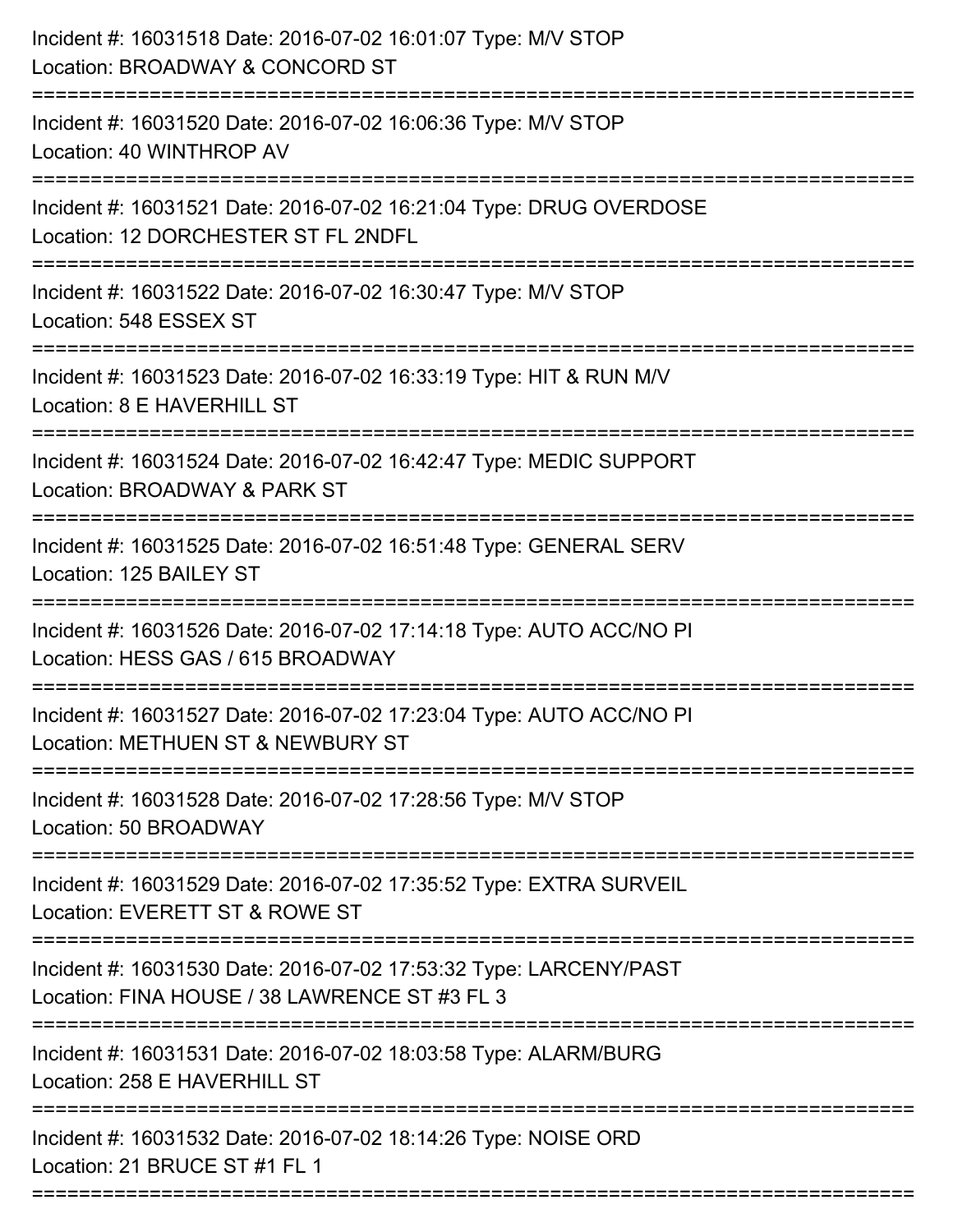Location: BOAT RAMP / EVERETT ST & ROWE ST =========================================================================== Incident #: 16031534 Date: 2016-07-02 18:28:36 Type: AUTO ACC/PI Location: COMMONWEALTH DR & MARSTON ST =========================================================================== Incident #: 16031535 Date: 2016-07-02 18:29:50 Type: HIT & RUN M/V Location: 121 MARSTON ST =========================================================================== Incident #: 16031536 Date: 2016-07-02 18:30:54 Type: LOUD NOISE Location: MARLBORO ST & S UNION ST =========================================================================== Incident #: 16031537 Date: 2016-07-02 18:48:12 Type: VIO CITY ORD Location: 121 MYRTLE ST =========================================================================== Incident #: 16031538 Date: 2016-07-02 18:58:12 Type: NOISE ORD Location: 107 ARLINGTON ST FL 1 =========================================================================== Incident #: 16031539 Date: 2016-07-02 19:05:26 Type: M/V STOP Location: EVERETT ST & ROWE ST =========================================================================== Incident #: 16031540 Date: 2016-07-02 19:11:24 Type: NOISE ORD Location: HAFFNER'S GAS STATION / 69 PARKER ST =========================================================================== Incident #: 16031541 Date: 2016-07-02 19:17:55 Type: ALARM/BURG Location: 2 COMMONWEALTH DR =========================================================================== Incident #: 16031542 Date: 2016-07-02 19:21:07 Type: WOMAN DOWN Location: 359 BROADWAY =========================================================================== Incident #: 16031543 Date: 2016-07-02 19:34:11 Type: NOISE ORD Location: 448 LOWELL ST =========================================================================== Incident #: 16031544 Date: 2016-07-02 19:48:35 Type: NOISE ORD Location: 33 ALLSTON ST =========================================================================== Incident #: 16031545 Date: 2016-07-02 19:52:19 Type: LOUD NOISE Location: 12 PERE MARQUETTE AV =========================================================================== Incident #: 16031546 Date: 2016-07-02 19:57:54 Type: 911 HANG UP Location: HIGGINS STATE POOL / 180 CRAWFORD ST ===========================================================================

Incident #: 16031547 Date: 2016 07 02 20:04:53 Type: ALARM/BURG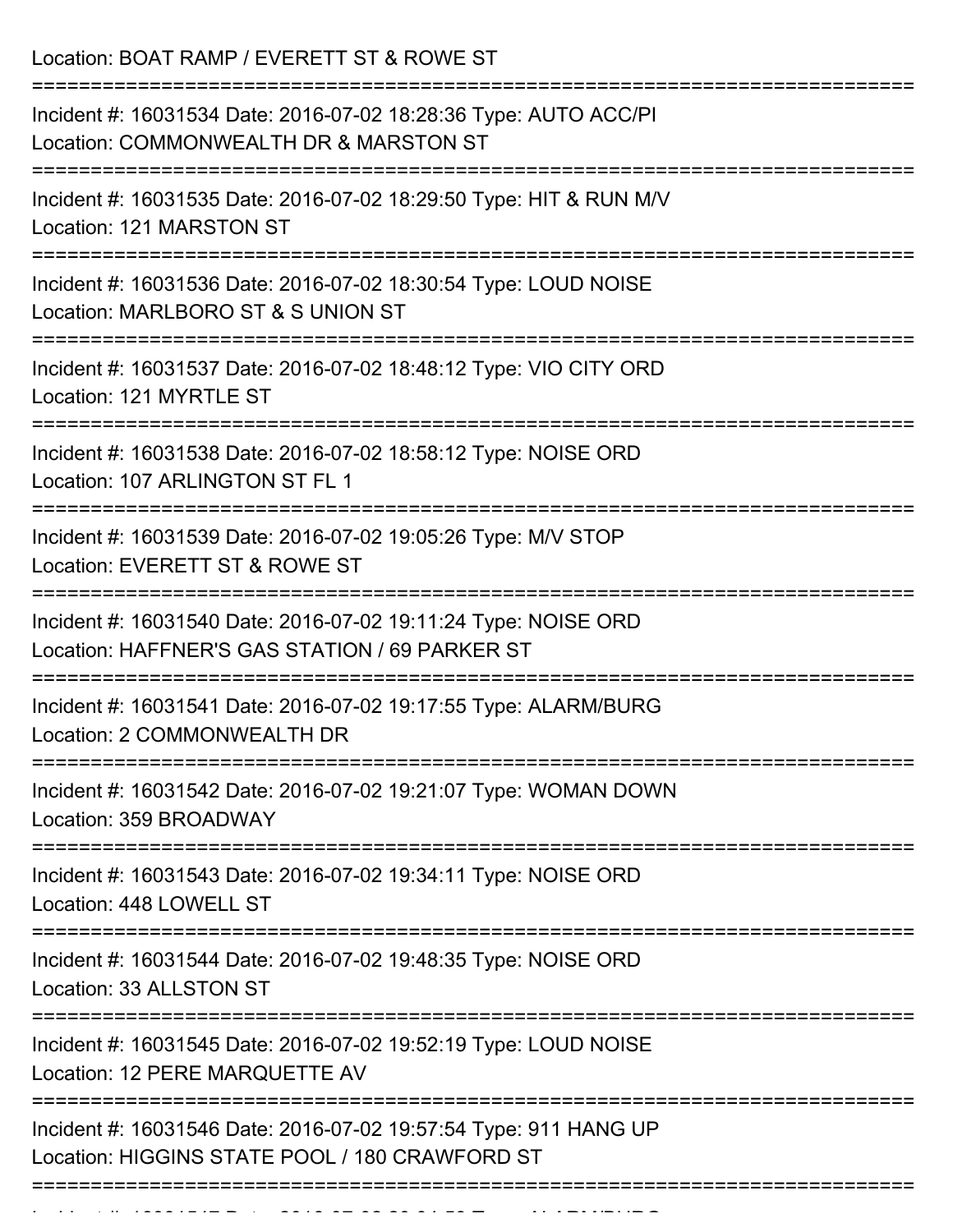Location: RESD;DAVID MCGRATH / 98 BRADFORD ST =========================================================================== Incident #: 16031548 Date: 2016-07-02 20:10:39 Type: NOISE ORD Location: HAFFNER'S GAS STATION / 69 PARKER ST =========================================================================== Incident #: 16031549 Date: 2016-07-02 20:11:24 Type: NOISE ORD Location: EVERETT ST & SANBORN ST =========================================================================== Incident #: 16031550 Date: 2016-07-02 20:11:27 Type: MEDIC SUPPORT Location: 2 SHERIDAN ST FL 1 =========================================================================== Incident #: 16031551 Date: 2016-07-02 20:11:55 Type: VIO CITY ORD Location: 54 NEWBURY ST =========================================================================== Incident #: 16031552 Date: 2016-07-02 20:14:40 Type: NOISE ORD Location: 122 ARLINGTON ST =========================================================================== Incident #: 16031553 Date: 2016-07-02 20:22:52 Type: SUS PERS/MV Location: HANCOCK ST & MELROSE TER =========================================================================== Incident #: 16031554 Date: 2016-07-02 20:29:05 Type: NOISE ORD Location: 15 HANCOCK ST =========================================================================== Incident #: 16031555 Date: 2016-07-02 20:35:33 Type: NOISE ORD Location: 11 SHERIDAN ST =========================================================================== Incident #: 16031557 Date: 2016-07-02 20:38:15 Type: NOISE ORD Location: 20 SMITH =========================================================================== Incident #: 16031556 Date: 2016-07-02 20:38:20 Type: M/V STOP Location: BRADEORD ST & FRANKLIN ST =========================================================================== Incident #: 16031558 Date: 2016-07-02 20:39:27 Type: NOISE ORD Location: FLORAL ST & JASPER ST =========================================================================== Incident #: 16031559 Date: 2016-07-02 20:47:25 Type: VIO CITY ORD Location: CHELMSFORD ST =========================================================================== Incident #: 16031560 Date: 2016-07-02 20:50:33 Type: MV/BLOCKING Location: 660 ESSEX ST =============================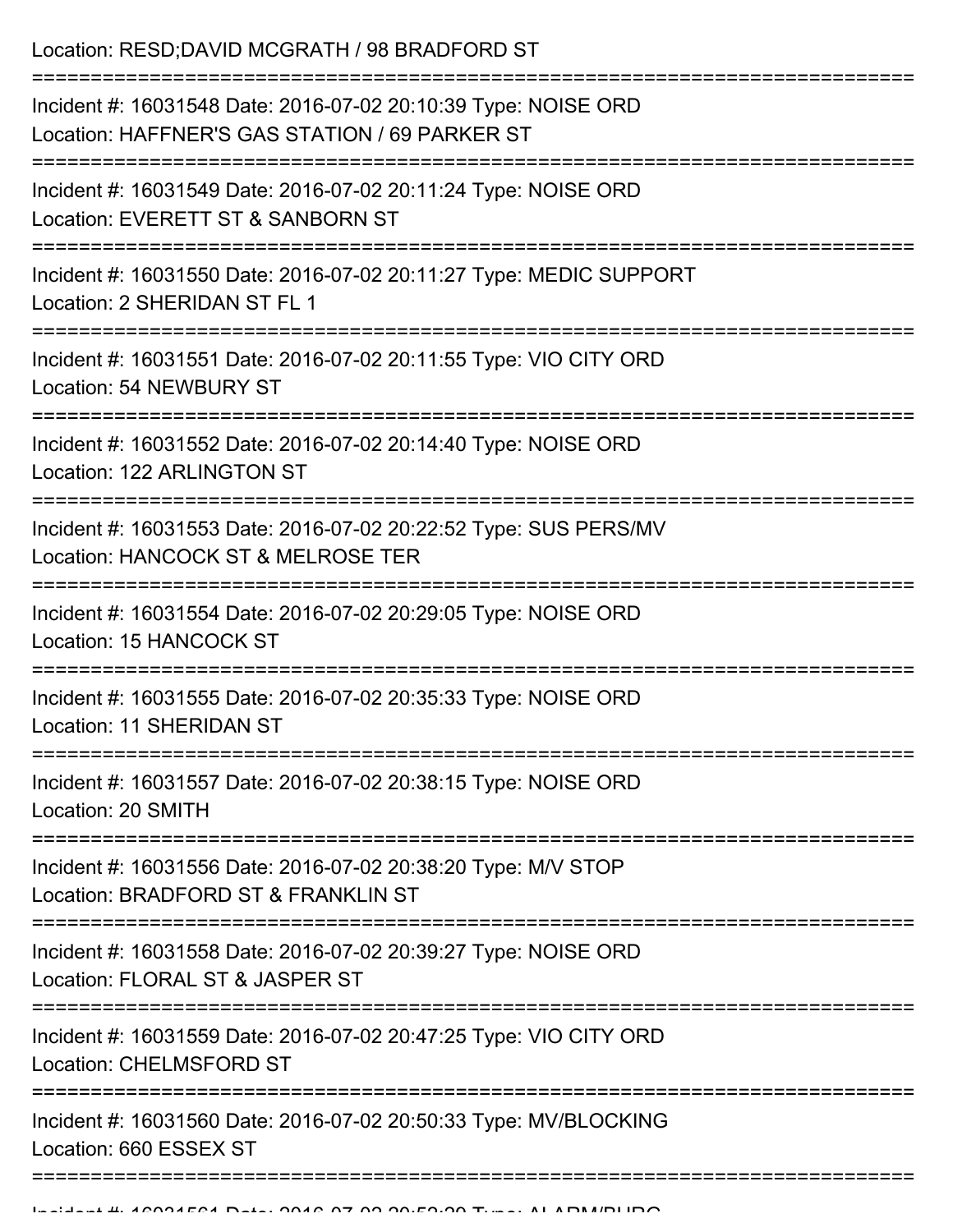Location: 29 EASTON ST FL 2

| Incident #: 16031562 Date: 2016-07-02 20:54:25 Type: MAN DOWN<br>Location: BROADWAY LIQUORS / 434 BROADWAY      |
|-----------------------------------------------------------------------------------------------------------------|
| Incident #: 16031563 Date: 2016-07-02 20:59:27 Type: NOISE ORD<br><b>Location: 35 CHICKERING ST</b>             |
| Incident #: 16031564 Date: 2016-07-02 20:59:31 Type: M/V STOP<br>Location: MARKET ST & SALEM ST                 |
| Incident #: 16031565 Date: 2016-07-02 21:04:19 Type: NOISE ORD<br>Location: 15 HANCOCK ST                       |
| Incident #: 16031566 Date: 2016-07-02 21:04:43 Type: NOISE ORD<br>Location: 76 SALEM ST FL 2                    |
| Incident #: 16031567 Date: 2016-07-02 21:06:38 Type: AUTO ACC/PI<br>Location: 277 WATER ST                      |
| Incident #: 16031568 Date: 2016-07-02 21:19:28 Type: DRUG OVERDOSE<br>Location: BROADWAY LIQUORS / 434 BROADWAY |
| Incident #: 16031569 Date: 2016-07-02 21:20:48 Type: FIRE WORKS<br>Location: AVON ST & SAUNDERS ST              |
| Incident #: 16031570 Date: 2016-07-02 21:26:29 Type: NOISE ORD<br>Location: 30 KENDALL ST                       |
| Incident #: 16031571 Date: 2016-07-02 21:29:11 Type: NOISE ORD<br>Location: 34 PEARL AV                         |
| Incident #: 16031572 Date: 2016-07-02 21:31:34 Type: DK (DRUNK)<br>Location: HAMPSHIRE ST & PARK ST             |
| Incident #: 16031573 Date: 2016-07-02 21:34:08 Type: FIRE WORKS<br><b>Location: 85 LEXINGTON ST</b>             |
| Incident #: 16031574 Date: 2016-07-02 21:34:36 Type: NOISE ORD<br>Location: 2 INMAN ST #4 FL 1                  |
| Incident #: 16031576 Date: 2016-07-02 21:37:16 Type: LOUD NOISE                                                 |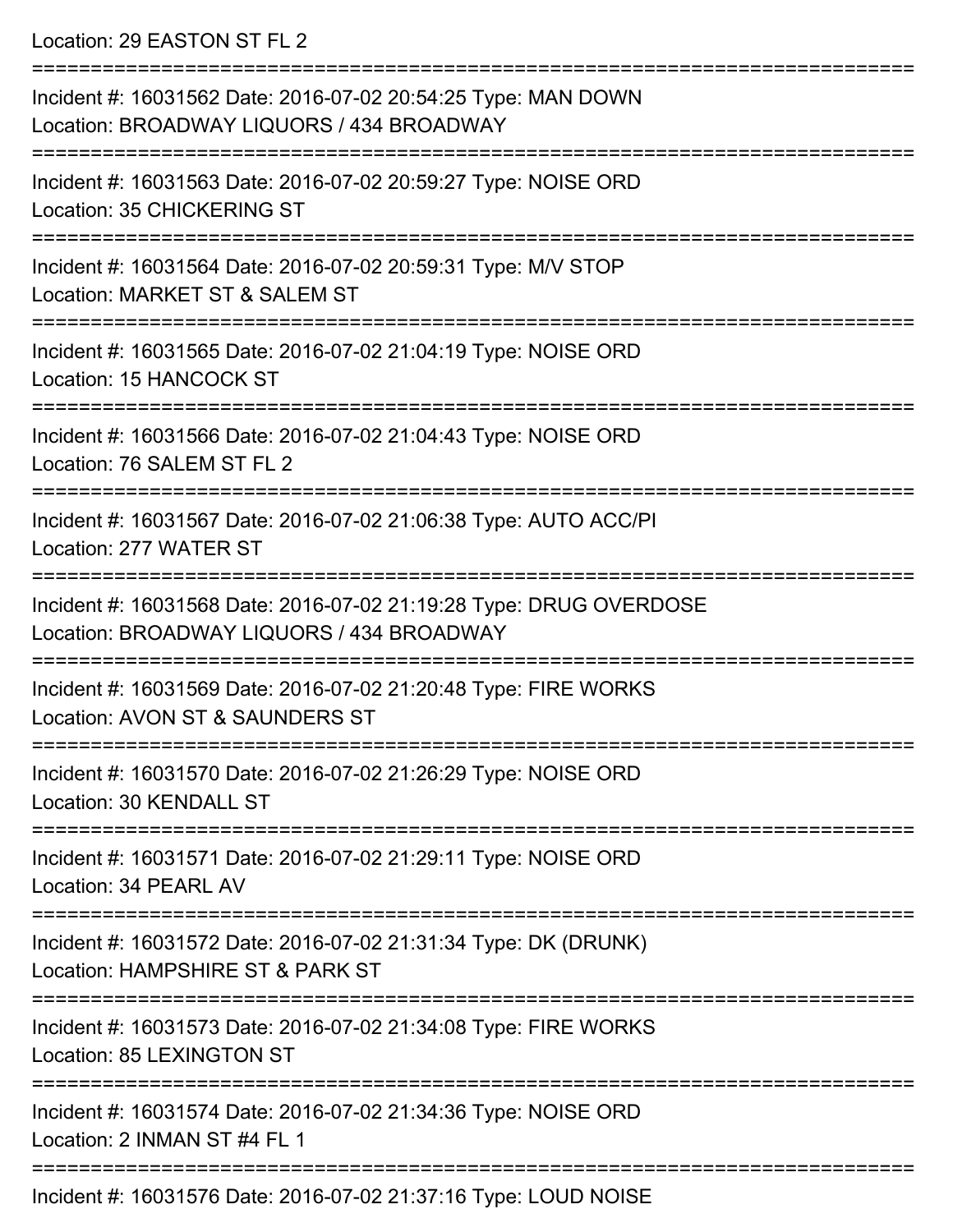| Incident #: 16031575 Date: 2016-07-02 21:38:06 Type: AUTO ACC/NO PI<br>Location: 98 PARK ST                                                   |
|-----------------------------------------------------------------------------------------------------------------------------------------------|
| Incident #: 16031577 Date: 2016-07-02 21:38:50 Type: LOUD NOISE<br>Location: 52 W KENNETH ST                                                  |
| Incident #: 16031578 Date: 2016-07-02 21:47:25 Type: TRESPASSING<br>Location: JACKSON LUMBER OFFICE/MILL / 245 MARKET ST<br>----------------- |
| Incident #: 16031579 Date: 2016-07-02 21:49:25 Type: NOISE ORD<br>Location: CRESCENT ST & HIGHGATE ST                                         |
| Incident #: 16031580 Date: 2016-07-02 21:55:57 Type: NOISE ORD<br>Location: 10 GROVE ST                                                       |
| Incident #: 16031581 Date: 2016-07-02 22:04:59 Type: ANIMAL COMPL<br>Location: 9 DORCHESTER ST #1 FL 1                                        |
| Incident #: 16031582 Date: 2016-07-02 22:06:44 Type: HIT & RUN M/V<br>Location: E HAVERHILL ST & ELM ST                                       |
| Incident #: 16031583 Date: 2016-07-02 22:07:30 Type: MV/BLOCKING<br>Location: 36 BUTLER ST                                                    |
| Incident #: 16031585 Date: 2016-07-02 22:12:12 Type: DISORDERLY<br>Location: HAMPSHIRE ST & PARK ST                                           |
| Incident #: 16031584 Date: 2016-07-02 22:12:15 Type: NOISE ORD<br>Location: 5 MAURICE AV                                                      |
| Incident #: 16031586 Date: 2016-07-02 22:12:49 Type: NOISE ORD<br>Location: 34 INMAN ST                                                       |
| Incident #: 16031587 Date: 2016-07-02 22:14:41 Type: ALARM/BURG<br>Location: MARKET BASKET / 700 ESSEX ST                                     |
| Incident #: 16031588 Date: 2016-07-02 22:15:28 Type: FIGHT<br>Location: 319 HIGH ST                                                           |
| Incident #: 16031589 Date: 2016-07-02 22:23:05 Type: NOISE ORD                                                                                |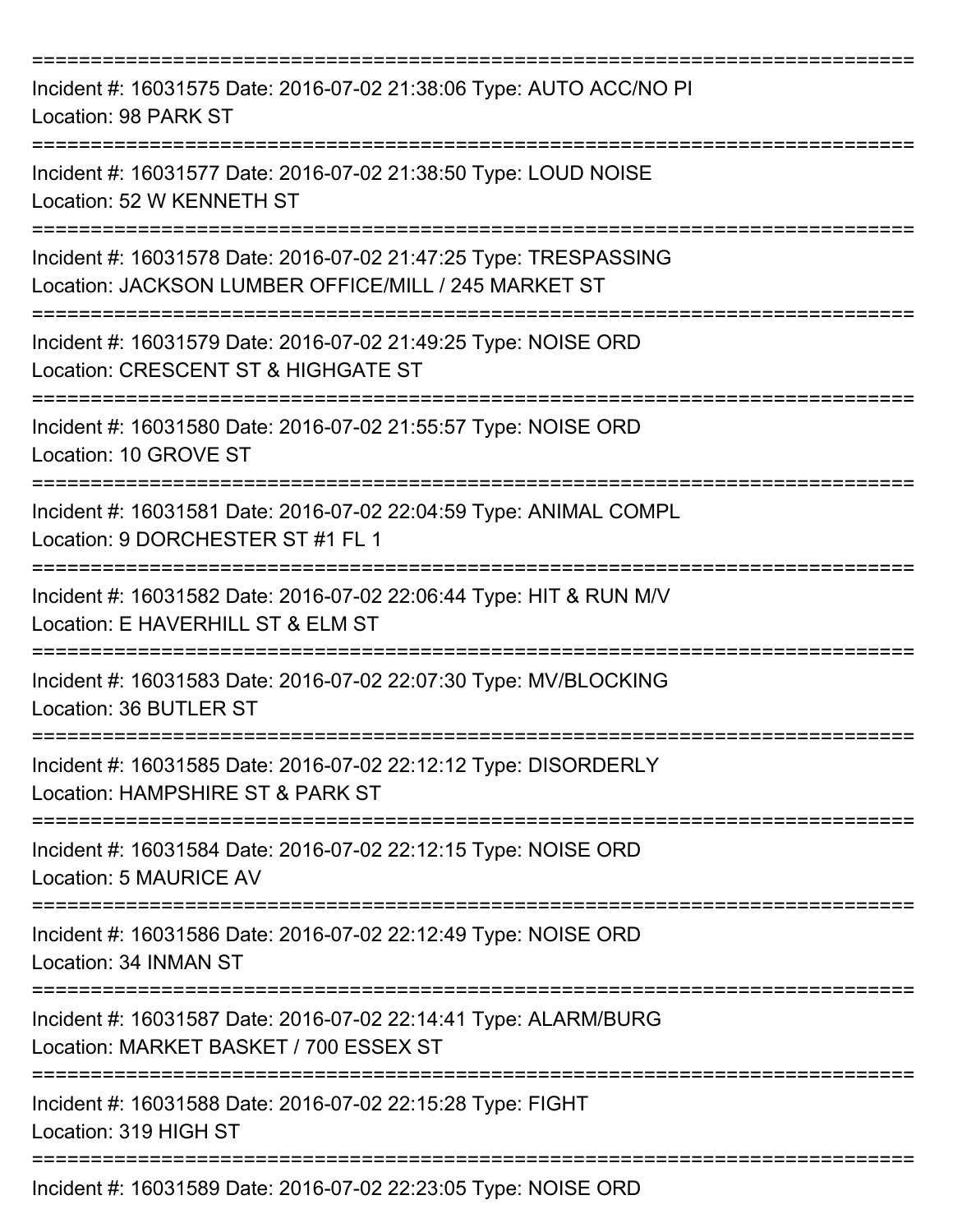| Incident #: 16031590 Date: 2016-07-02 22:31:13 Type: FIRE WORKS<br>Location: FARNHAM ST & FOSTER ST                              |
|----------------------------------------------------------------------------------------------------------------------------------|
| Incident #: 16031591 Date: 2016-07-02 22:35:54 Type: FIRE WORKS<br>Location: 104 FARNHAM ST                                      |
| Incident #: 16031592 Date: 2016-07-02 22:42:36 Type: FIRE WORKS<br>Location: SHAW ST & SOUTH ST                                  |
| Incident #: 16031593 Date: 2016-07-02 22:48:50 Type: FIRE WORKS<br>Location: PERE MARQUETTE AV & MCKINLEY AV                     |
| Incident #: 16031594 Date: 2016-07-02 22:52:53 Type: HIT & RUN M/V<br>Location: 5 FOREST ST                                      |
| =========================<br>Incident #: 16031595 Date: 2016-07-02 22:57:40 Type: FIRE WORKS<br>Location: CLIFTON ST & FARLEY ST |
| Incident #: 16031596 Date: 2016-07-02 22:58:10 Type: GENERAL SERV<br>Location: LOWELL ST & RIVERSIDE DR                          |
| Incident #: 16031597 Date: 2016-07-02 23:09:42 Type: FIRE WORKS<br>Location: 128-130 FARNHAM ST                                  |
| Incident #: 16031598 Date: 2016-07-02 23:10:20 Type: NOISE ORD<br>Location: 10 GROVE ST                                          |
| Incident #: 16031599 Date: 2016-07-02 23:15:20 Type: MISSING PERS<br>Location: 251 FARNHAM ST                                    |
| Incident #: 16031600 Date: 2016-07-02 23:20:27 Type: VIO CITY ORD<br>Location: 14 WOOD LN                                        |
| Incident #: 16031601 Date: 2016-07-02 23:27:16 Type: FIRE WORKS<br>Location: 36 SPRINGFIELD ST                                   |
| Incident #: 16031602 Date: 2016-07-02 23:31:13 Type: NOISE ORD<br>Location: 641 LOWELL ST                                        |
| Incident #: 16031603 Date: 2016-07-02 23:39:57 Type: DOMESTIC/PAST                                                               |